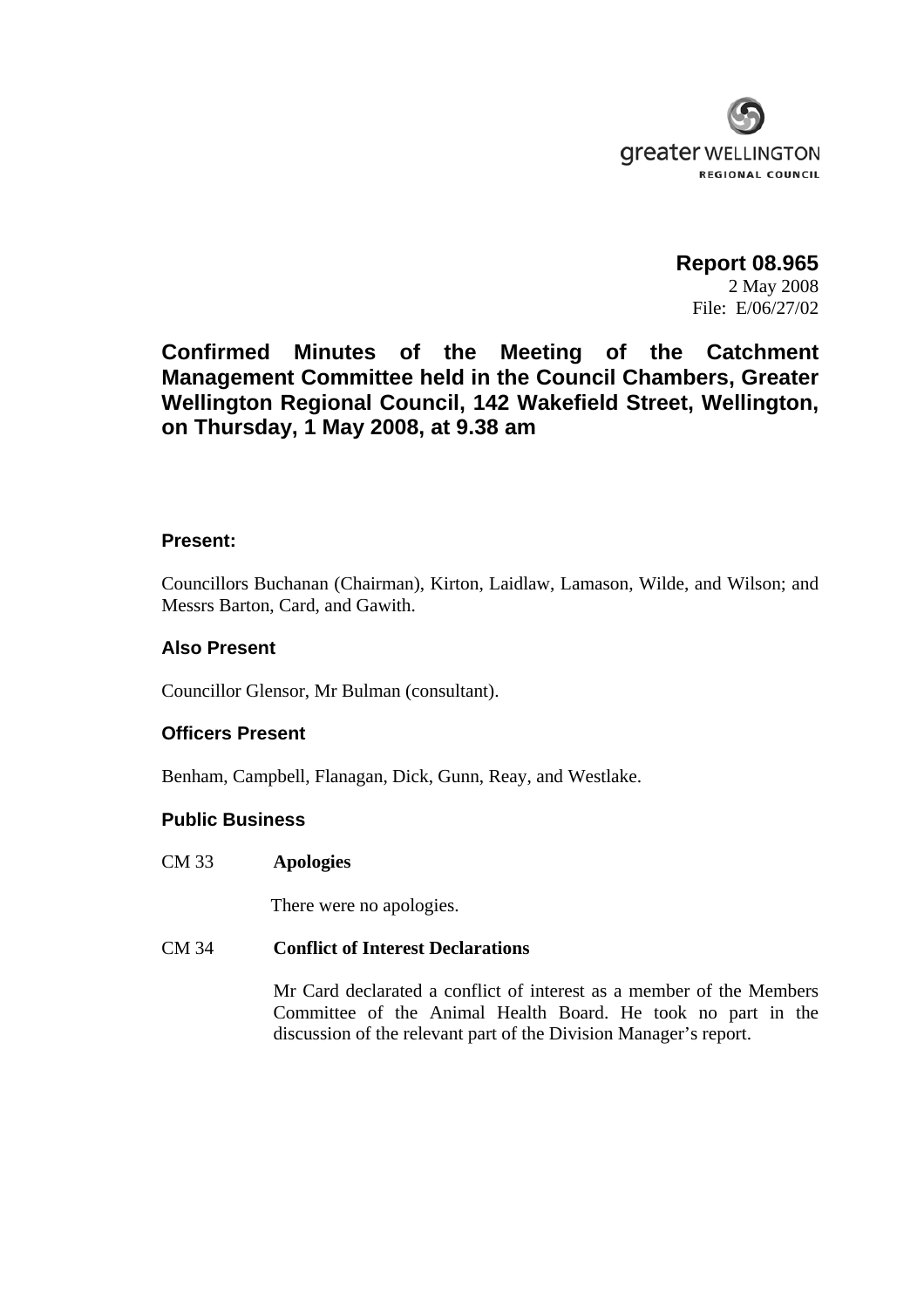# CM 35 **Public Participation**

Matt Wall and Sandy Bidwell requested alterations to the proposed rating classification for the Lower Wairarapa Valley Development Scheme, which would take into account existing (pre-scheme) flood protection works on their eastern Lake Wairarapa area properties.

# CM 36 **Confirmation of Minutes**

*Resolved (Cr Lamason/Cr Wilson)* 

 *That the Committee* 

 *Confirms the minutes of the meeting held on 19 March 2008 (Report 08.216).* 

Councillor Wilde joined the meeting at 9.58 am.

# CM 37 **Lower Wairarapa Valley Development Scheme – Proposed Adoption of a New Rating Classification**

**Report 08.220 File: WO/02/01/26** 

*Resolved (Cr Lamason/Cr Wilson)* 

*That the Committee:* 

*(1) Receives the report.* 

*Recommends that Council:* 

- *(2) Adopts the amendments to the proposed rating classification recommended by the Hearings Committee.*
- *(3) Approves the new rating classification, including the amendments to the Bidwell and Papakowhai Trust properties, for implementation from next financial year, 2008/09, as set out in Attachment 1.*

The motion was **passed** by majority, after a show of hands

### **Noted**

Officers were asked to add Councillor Kirton's name to the list of attendees at the meeting of the Hearings Committee held on 4 March 2008.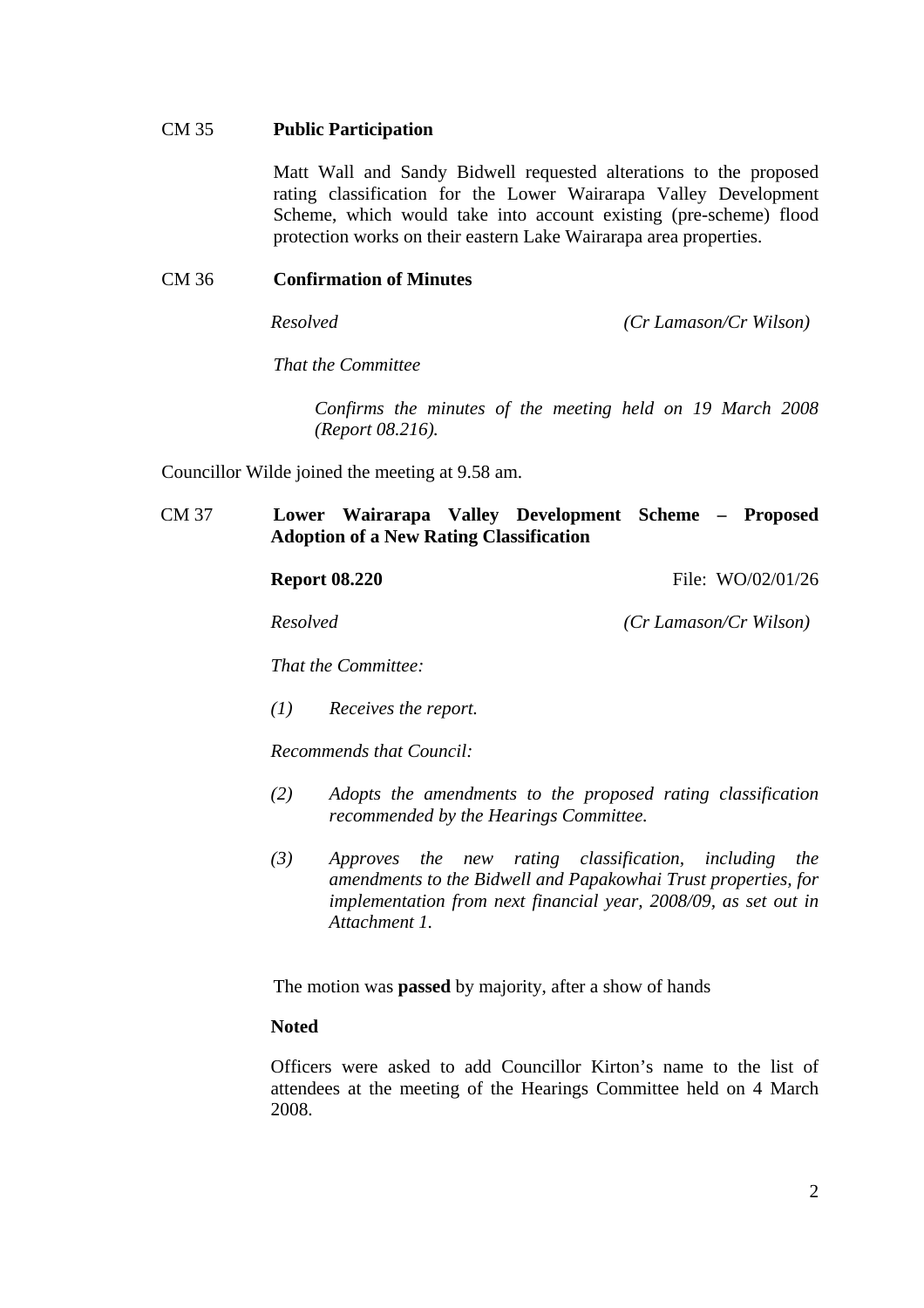# CM 38 **Porirua Stream Flood Mitigation Works at Findlay Street**

**Report 08.255** File: N/02/14/12

*Resolved (Cr Laidlaw/Mr Gawith)* 

 *That the Committee:* 

- *(1) Receives the report.*
- *(2) Notes the content of the report.*
- *(3) Endorses the proposed process and timeframe for completing the Findlay Street project.*

## **Noted**

Officers were asked to proceed with the review of the options for the Findlay Street properties, including updating the estimates, and report back to the Committee at the earliest opportunity.

# CM 39 **Divisional Manager's Report**

**Report 08.252 File: WS/08/16/01** 

 *Resolved (Cr Kirton/Cr Wilde)* 

*That the Committee* 

- *(1) Receives the report.*
- *(2) Notes the contents of the report.*

## **Noted**

The Committee will now consider the report of the Hutt River Advisory Sub-Committee meeting of 13 March 2008, in particular the Hutt/Boulcott project, at the Committee's June meeting. This will give time for Hutt City Council to consider the land purchase proposal.

## CM 40 **General Business**

There was no general business.